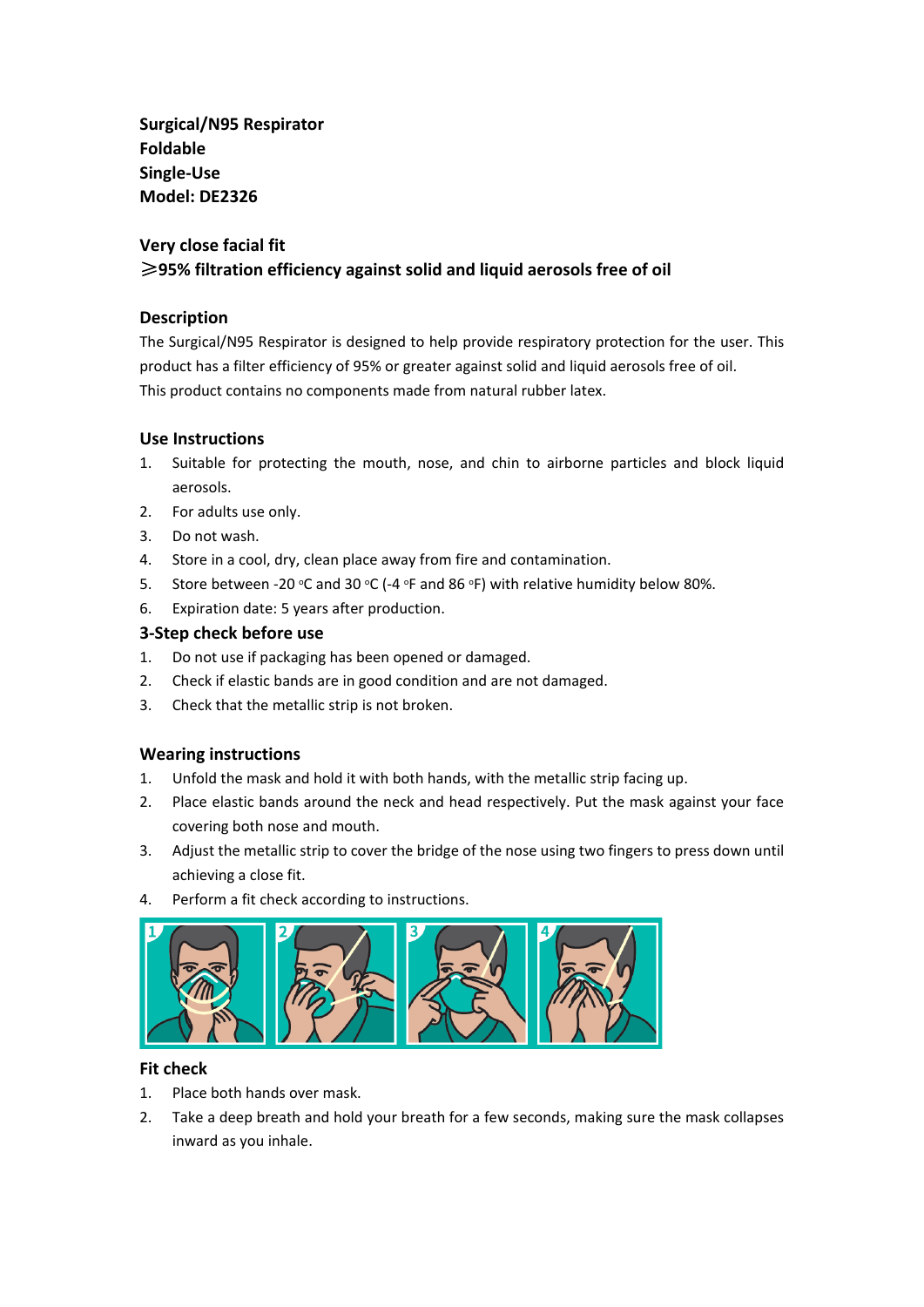- 3. Then Exhale and hold your breath for a few seconds, making sure the mask bulges outward as you exhale.
- 4. If air leaks, reposition the mask, tighten the metallic strip and reposition the elastic bands for a better fit. Follow steps 1-3 again until a tight seal has been achieved.
- 5. Masks that have passed the fit check are now safe to use.
- 6. Facial hair or other facial features may prevent the mask from achieving a proper fit. If a tight seal is not achievable, please DO NOT use this product.
- 7. If you experience difficulty breathing, dizziness, or other symptoms, leave the contaminated area immediately.

#### **WARNINGS**

- 1. The mask does not eliminate the risk of contracting any disease or infection.
- 2. Improper use may lead to illness and even death.
- 3. Use this product immediately after package is opened.
- 4. Not recommended for more than 8 hours of use.
- 5. DO NOT sleep while wearing the mask.
- 6. Avoid hand contact within the interior part of the mask.
- 7. DO NOT use masks if they expired.
- 8. For one-time use only. Dispose the mask according to regulations.
- 9. DO NOT use if package if damaged.
- 10. Do not use if you are allergic to nonwovens.

#### **Time use limitation**

If the mask becomes damaged, soiled, or breathing becomes difficult, leave the contaminated area and replace and refit the new mask. Not recommended for more than 8 hours of use.

#### **Important notice**

1. To the extent permitted by law, BYD shall not be liable for any loss or damage including any loss of business, loss of profits, or for any indirect, special, incidental or consequential loss or damage arising from reliance upon any information herein provided by BYD. Nothing in this statement will be deemed exclude or restrict BYD's liability for death or personal injury arising from its negligence. 2. Staples are used for strap fastening, it is normal that small punctures be found around the staples. Product sampling has been processed to ensure the respirators meet Part 84 approval requirement.

3. The process of the strap fastening has been strictly controlled. Any enlarged holes resulting from ripped filter material around staple punctures are considered as damage.

4. Filtering facepieces are to be inspected prior to each use to assure there are no holes in the breathing zone other than punctures around staples and no damage has occurred.

5. Before occupational use of this respirator, a written respiratory protection program must be implemented meeting all the local government requirements. In the United States, employers must comply with OSHA 29 CFR 1910.134 which includes medical evaluation, training, and fit testing.

#### **S – Special or Critical User Instructions**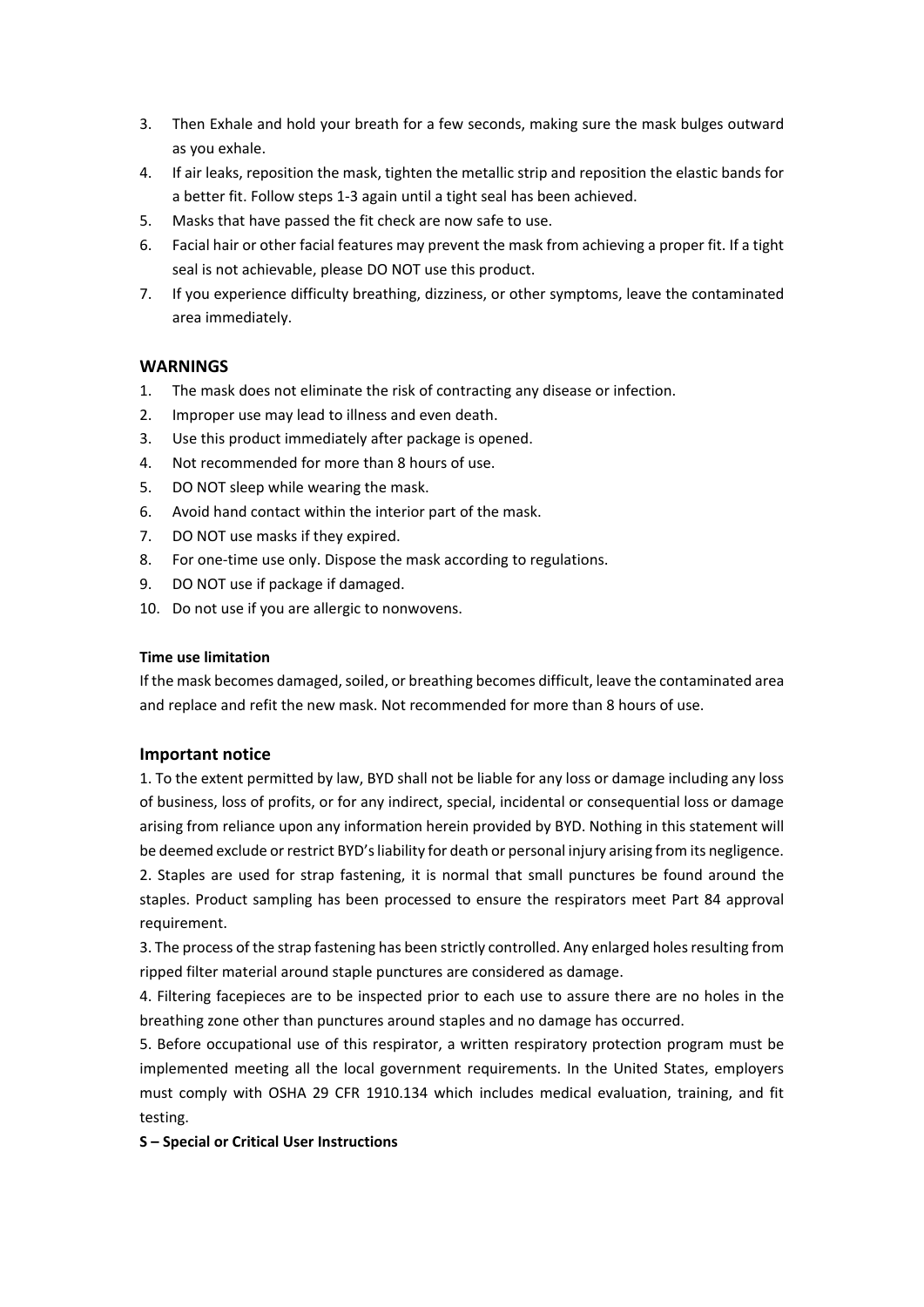This respirator has been approved as a NIOSH Surgical/N95 filtering facepiece respirator, for use in healthcare settings, as a Surgical/N95 Respirator conforming to recognized standards for biocompatibility, flammability, and fluid resistance.

#### **Materials**

The following materials are used in the production of Surgical/N95 Respirator. Inner layer Polypropylene spunbond nonwoven fabric Middle layer Polypropylene melt-blown nonwoven + hot air cotton Outer layer Polypropylene spunbond nonwoven fabric Elastic bands Polyester/nylon spandex blend Nose clip Aluminum

Distributed by Global Healthcare Product Solutions, LLC 1800 S. Figueroa Street, Los Angeles, CA 90015 1(800) 293-2886 [www.byd.care](http://www.byd.care/)

Made in China